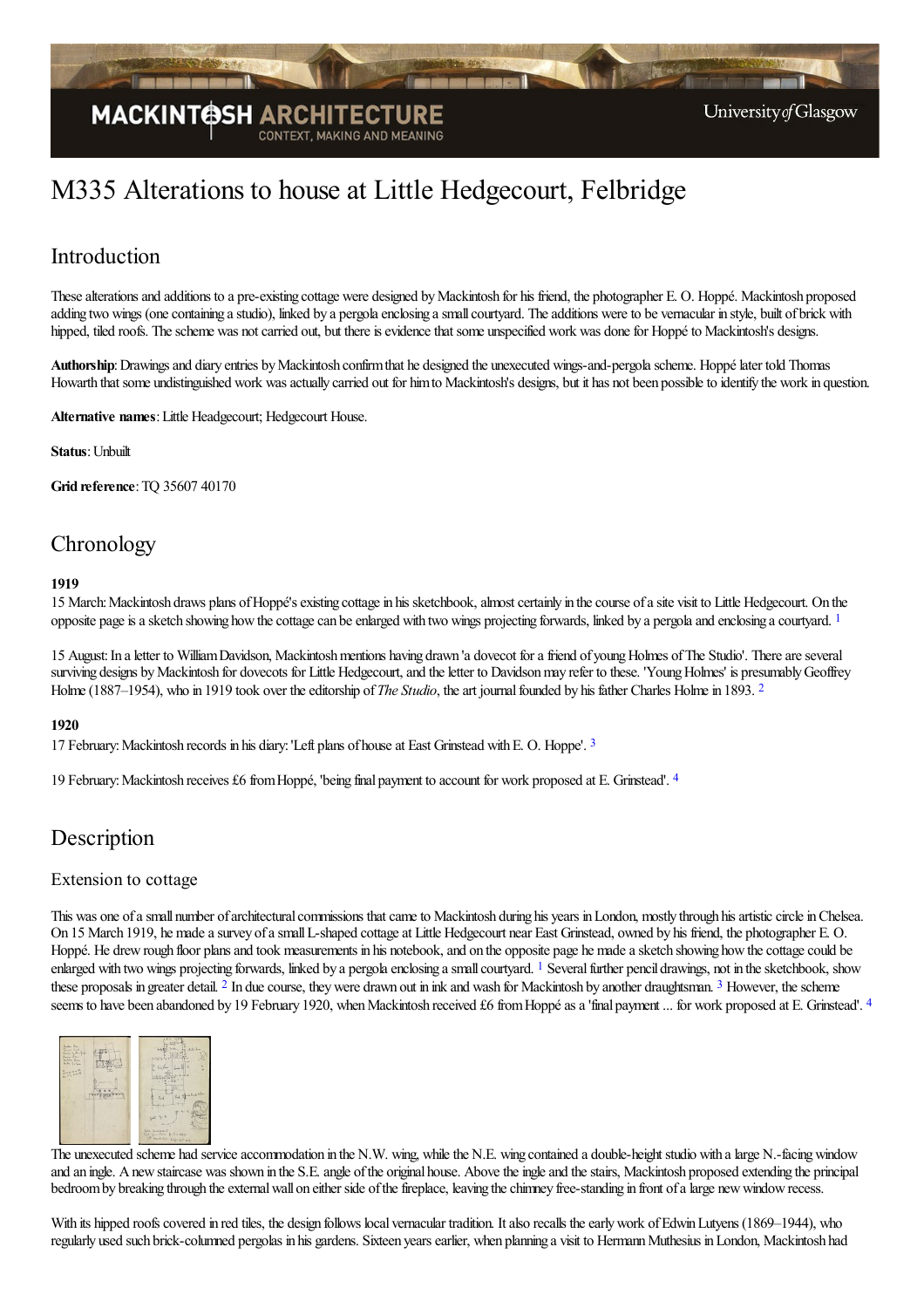<span id="page-1-5"></span>expressed a keen interest in exactly this kind of architecture: 'nothing', he wrote, 'would give me greater pleasure than to make the tour you suggest to Surrey to see some houses by Lutyens'. <sup>[5](#page-2-3)</sup> Compared with his other schemes of 1919–20, however, such as the Studio Block for the Arts League of Service, the more traditional character of the Little Hedgecourt proposals is striking.

<span id="page-1-7"></span><span id="page-1-6"></span>Previous writers have identified Hoppé's cottage as the original part of a large house now (2013) known as Hedgecourt House. <sup>[6](#page-2-4)</sup> They have claimed that although Mackintosh's ambitious scheme of projecting wings was not built, he had earlier designed a more modest addition which was actually carried out. This has since been obscured by further extensions, but an old photograph records its original appearance. [7](#page-2-5) It was thoroughly unremarkable, with a brick ground floor and roughcast first floor, and it abutted the original house very awkwardly.

<span id="page-1-8"></span>There seems to be no firm evidence for attributing the brick and roughcast addition to Mackintosh. Moreover, it is difficult to see how the original core of Hedgecourt House matches the building shown in Mackintosh's drawings, and it is therefore uncertain that this really is the cottage he planned to enlarge. About 50 metres N. of it is a second house, known as Lake Cottage in Hoppé's day, now called Lake House. <sup>[8](#page-2-6)</sup> This has also been altered since 1919, but its basic plan is closer to the one drawn by Mackintosh, and it may have been the subject of his proposals. Thomas Howarth briefly described Mackintosh's work for Hoppé as the conversion and extension of a former 'gamekeeper's cottage on an estate at Little Hedgecourt', a description that might refer to Lake Cottage. Hoppé himself told Howarth that some work was 'carried out according to Mackintosh's design, but it is quite undistinguished and lacks the character of the architect's earlier work.'<sup>[9](#page-2-7)</sup>

### <span id="page-1-10"></span><span id="page-1-9"></span>Gates and pigeon house

<span id="page-1-11"></span>As well as the proposed extension to Hoppé's house, Mackintosh made scale drawings for a new front gate in oak, with a dwarf railing on each side. <sup>[10](#page-2-8)</sup> He also made several alternative designs for pigeon houses. <sup>[11](#page-2-9)</sup> Annotations on one of these show that he was working on the gate and pigeon house designs in June, presumably in 1919 (in August that year, in a letter to his former client William Davidson, he mentioned having drawn 'a dovecot for a friend of young Holmes of The Studio' – possibly a reference to Hoppé).  $12$ 

<span id="page-1-13"></span><span id="page-1-12"></span>Two of the most detailed of the pigeon house drawings show a structure with a thatched roof carried on A-frames made of old scaffolding poles. Another design is closer to the pyramidal dovecot of 1904 for Windyhill. <sup>[13](#page-2-11)</sup> One pitched-roofed design has triangular gables with tiers of triangular openings for the pigeons, recalling the triangle-based interior decoration at 78 Derngate, Northampton, of a few years earlier.

Mackintosh had shown an interest in pigeon houses as early as 1897, when he added a rough sketch of one to a drawing for the E. elevation of the Glasgow School of Art, and he later included a free-standing dovecot in the walled garden of his design for an Artist's House in the Country. <sup>[14](#page-2-12)</sup>

## People

#### **Clients:**

<span id="page-1-14"></span>E. O. Hoppé

### Documents

# Bibliography

#### Published

- Roderick Gradidge, 'The Last ofMackintosh', *The Field*, 265, 8 December 1984, pp. 11–13
- Gavin Stamp, 'The LondonYears', inWendyKaplan, *Charles Rennie Mackintosh*, NewYork and London:Abbeville Press, 1996, pp. 201–24

#### Unpublished

- Hiroaki Kimura, 'Charles Rennie Mackintosh: Architectural Drawings', unpublished PhD thesis, University of Glasgow, 1982, p. 62
- The Hunterian, University of Glasgow: Mackintosh's diary for 1920, GLAHA 52408

#### Notes:

<span id="page-1-0"></span>**[1](#page-0-0)**:The Hunterian, University ofGlasgow:Sketcher's Notebook, GLAHA53015/19 (M335-002); GLAHA53015/20 (M335-001).

<span id="page-1-1"></span>[2](#page-0-1): The Hunterian, University of Glasgow: letter from Mackintosh to William Davidson, 15 August 1919, GLAHA 52542.

<span id="page-1-2"></span>**[3](#page-0-2)**: The Hunterian, University of Glasgow: Mackintosh's diary for 1920, GLAHA 52408.

- <span id="page-1-3"></span>[4](#page-0-3): The Hunterian, University of Glasgow: Mackintosh's diary for 1920, GLAHA 52408.
- <span id="page-1-4"></span>[5](#page-0-4): The Hunterian, University of Glasgow: Sketcher's Notebook, GLAHA 53015/19 (M335-002), GLAHA 53015/20 (M335-001).